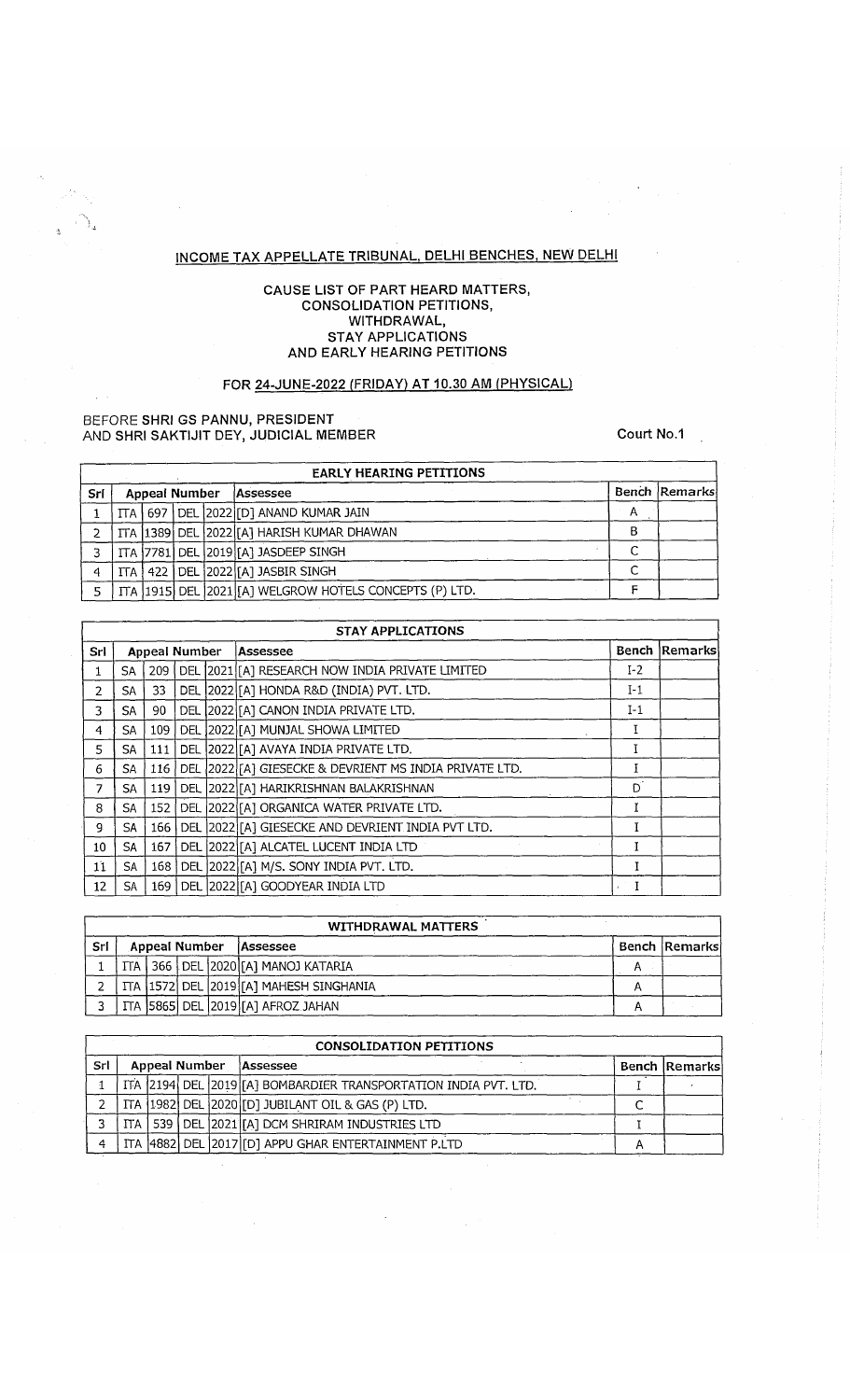### **BEFORE SHRI KUL BHARAT, JUDICIAL MEMBER AND SHRI PRADIP KUMAR KEDIA, ACCOUNTANT MEMBER Court N o .6 5**

|       | PART HEARD MATTERS     |  |  |                                                          |                          |  |                |  |  |  |  |
|-------|------------------------|--|--|----------------------------------------------------------|--------------------------|--|----------------|--|--|--|--|
| . Srl | Appeal Number Assessee |  |  |                                                          |                          |  | Bench Remarksl |  |  |  |  |
|       |                        |  |  | ITA   1297   DEL   2019   [A] GWALIOR BYPASS PROJECT LTD | $\overline{\phantom{a}}$ |  |                |  |  |  |  |

ح محولیا<br>Assistant Registrar  $Q$  (  $23 - Jun - 2022$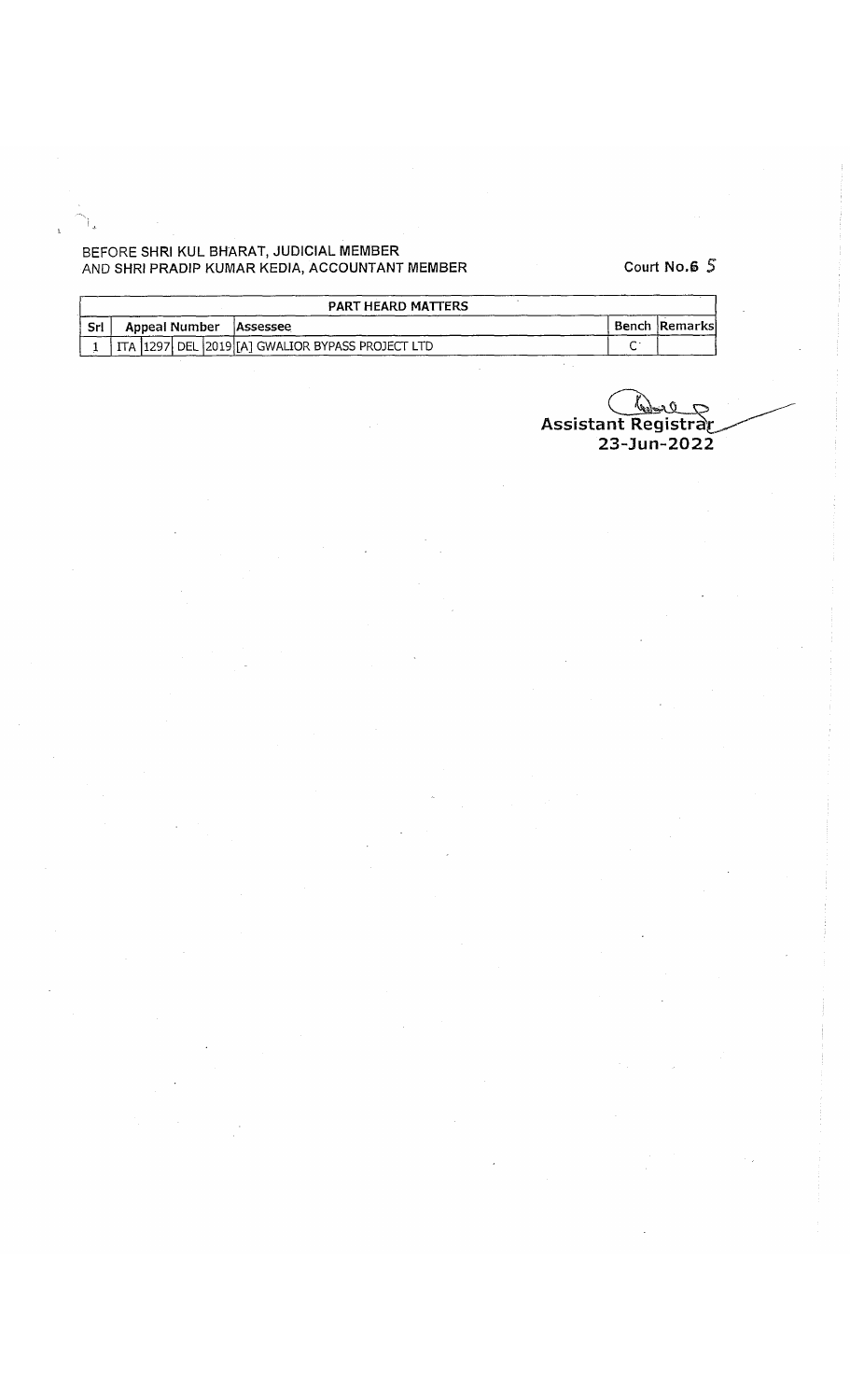#### **CAUSE LIST OF MISCELLANEOUS APPLICATIONS FOR 24-JUNE-2022 (FRIDAY) I PHYSICAL AT 10:30A.M.**

# BEFORE **SHRI GS PANNU, PRESIDENT** AND **SHRI SAKTIJIT DEY, JUDICIAL MEMBER**

|                | <b>MISCELLANEOUS APPLICATIONS</b> |     |                      |  |                                                         |              |              |  |  |  |
|----------------|-----------------------------------|-----|----------------------|--|---------------------------------------------------------|--------------|--------------|--|--|--|
| Srl            |                                   |     | <b>Appeal Number</b> |  | lAssessee                                               | <b>Bench</b> | TO<br>Author |  |  |  |
|                | MΑ                                | 30  | <b>DEL</b>           |  | 2020 [D] FINANCIAL WORLD (INDIA) P.LTD                  | В            | JM           |  |  |  |
| $\mathcal{P}$  | MΑ                                | 33  | <b>DEL</b>           |  | 2020 [D] UMESH GARG                                     | G            | JM           |  |  |  |
| 3              | МA                                | 54  | DEL                  |  | 2020 [O] HINDUSTAN THERMAL EPC COMPANY PVT. LTD.        | C            | JM.          |  |  |  |
| $\overline{4}$ | MA                                | 60  | DEL                  |  | 2020 [D] ENGINEERING PROJECTS INDIA LTD.                | В            | JM           |  |  |  |
| 5.             | MA                                | 63  | DEL                  |  | 2022 [A] SUDESH KUMAR (THROUGH LEGAL HEIR ASHISH KUMAR) | G            | President    |  |  |  |
| $6 \cdot$      | MA                                | 82  | DEL.                 |  | 2020 [D] ATNT INFRASTURCTURE SERVICES PVT. LTD.         | A            | JM           |  |  |  |
|                | МA                                | 86  | <b>DEL</b>           |  | 2020 [D] SHRI LAL MAHAL LTD.                            | G            | JM           |  |  |  |
| 8              | MA                                | 99  | DEL                  |  | 2020 [ID] HBA INTERNATIONAL INDIA PVT. LTD.             | C            | JM           |  |  |  |
| 9              | MA                                | 122 | <b>DEL</b>           |  | 2020 [[A] RAMAN KUMAR KAPUR                             | F            | JM           |  |  |  |
| 10             | MA                                | 161 | DEL                  |  | 2021 [[A] JAKHOTIA POLYMERS PVT. LTD.                   | C            | JM.          |  |  |  |
| 11             | MA                                | 226 | DEL                  |  | 2021 [D] GE NUOVO PIGNONE SPA                           | E            | JM           |  |  |  |
| 12             | MA                                | 842 | <b>DEL</b>           |  | 2019 [D] VIKRAM DHIRANI                                 | F            | JM           |  |  |  |

#### BEFORE **SHRI SHAMIM YAHYA, ACCOUNTANT MEMBER** AND **SHRI KUL BHARAT, JUDICIAL MEMBER**

|     |    |                      |  |  | MISCELLANEOUS APPLICATIONS                          |       | <b>COURT NO.-2</b> |
|-----|----|----------------------|--|--|-----------------------------------------------------|-------|--------------------|
| Srl |    | <b>Appeal Number</b> |  |  | lAssessee                                           | Bench | ΤО<br>Author       |
|     | MA | 188 l                |  |  | DEL   2021   [A] M/S. PHI SEEDS PVT. LTD.           |       | JM                 |
|     | МA | 189                  |  |  | DEL 2021 [[A] M/S. PHI SEEDS PVT. LTD.              |       | <b>JM</b>          |
|     | MA | 207                  |  |  | DEL 2018 [D] M/S. NOIDA CUSTOMER OPERATION (P) LTD. | $I-2$ | JM                 |

### BEFORE **SHRI SHAMIM YAHYA, ACCOUNTANT MEMBER** AND **SHRI CHALLA NAGENDRA PRASAD, JUDICIAL MEMBER**

|     |    |     |                      | <b>MISCELLANEOUS APPLICATIONS</b>                           |              | <b>COURT NO.-2</b> |
|-----|----|-----|----------------------|-------------------------------------------------------------|--------------|--------------------|
| Srl |    |     | <b>Appeal Number</b> | lAssessee                                                   | <b>Bench</b> | ΤО<br>Author       |
|     | МA | 28  |                      | DEL   2020   [D] M/S. DHARAMPAL PREMCHAND LTD.              | R            | JM                 |
| ግ   | МA | 29  |                      | DEL 2020 [D] MANISH MERCHANTS PVT. LTD.                     |              | JМ                 |
|     | МA | 42  |                      | DEL 2020 [D] PRUDENT-AGRI COMMODITIES INDAI PRIVATE LIMITED |              | AM                 |
| 4   | MA | 197 |                      | DEL 2018 [[A] SHRI ANIL KUMAR BANSAL                        |              | AM                 |
|     | MA | 198 |                      | DEL 2018 [A] SHRI ANIL KUMAR BANSAL                         | Α            | AM                 |
| 6   | МA | 594 |                      | DEL 2019 [D] ASHOK KUMAR                                    | <b>SMC</b>   | <b>JM</b>          |

### BEFORE **SHRI NARENDRA KUMAR BILLAIYA, ACCOUNTANT MEMBER** AND **SHRI NARENDER KUMAR CHOUDHRY, JUDICIAL MEMBER**

|                             |    |  |  | MISCELLANEOUS APPLICATIONS                                   |                 | <b>COURT NO.-3</b> |
|-----------------------------|----|--|--|--------------------------------------------------------------|-----------------|--------------------|
| Srl<br><b>Appeal Number</b> |    |  |  | Assessee                                                     | Bench<br>Author |                    |
|                             | MA |  |  | 103   DEL   2019 [[D] M/S BHUSHAN STEEL LTD.                 |                 | AM                 |
|                             | МA |  |  | 269   DEL   2013   [A] M/S. UNIVERSAL DAIRY PRODUCTS P. LTD. | I-1             | АΜ                 |
| h                           | MА |  |  | 885   DEL   2019   [D] M/S. ARJUN ISPAT INDIA PVT. LTD.      |                 | AM                 |

 $\bar{\mathcal{A}}$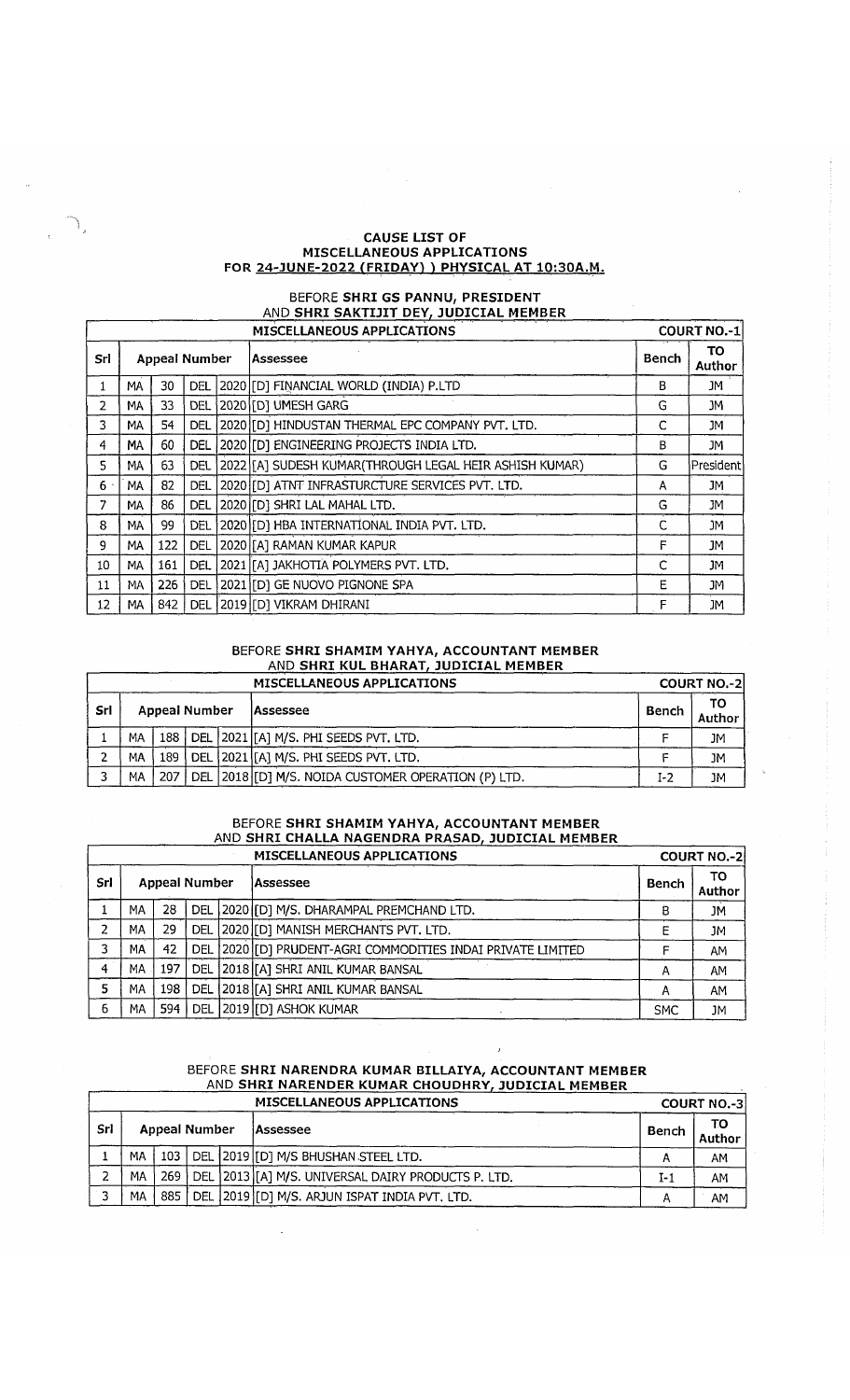# **Date: 24.06.2022**

## BEFORE **SHRI NARENDRA KUMAR BILLAIYA, ACCOUNTANT MEMBER** \_\_\_\_\_\_\_\_\_ AND **SHRI YOGESH KUMAR US, JUDICIAL MEMBER**

|     |    |     |            |                                  | <b>MISCELLANEOUS APPLICATIONS</b>                     | <b>COURT NO.-31</b> |              |
|-----|----|-----|------------|----------------------------------|-------------------------------------------------------|---------------------|--------------|
| Srl |    |     |            | <b>Appeal Number</b><br>Assessee |                                                       | Bench               | TO<br>Author |
|     | MA | 48  |            |                                  | DEL 2020 [D] M/S. PARSONS BRINCKERHOFF INDIA (P) LTD. | F                   | AM           |
| 2   | МA | 52  | <b>DEL</b> |                                  | 2020 [D] AWK STEEL WIRES PVT. LTD.                    | А                   | AM           |
| 3   | MA | 70  | <b>DEL</b> |                                  | 2020 [D] M/S BHUDEVA ESTATES PVT. LTD.                | A                   | AM           |
| 4   | MA | 83  | <b>DEL</b> |                                  | [2020 [[A] SH. RAJESH AGARWAL (HUF)                   | F.                  | JM           |
| 5   | MA | 88  | DEL        |                                  | 2020 [D] B.L. KASHYAP & SONS PVT. LTD.                | А                   | AM           |
| 6   | MA | 96  | <b>DEL</b> |                                  | [2018][A] SHOURYA TOWERS PVT. LTD.                    | G                   | JМ           |
| 7   | MA | 184 | <b>DEL</b> |                                  | 2020 [[A] AGEMO EXIM LTD.                             | Ε                   | JM           |
| 8   | MA | 233 | DEL        |                                  | 2018 [A] SHOURYA TOWERS PVT. LTD.                     | G                   | JM           |
| 9   | MA | 796 | DEL.       |                                  | [2019][D] M/S STALWART PROPERTIES PVT. LTD.           | G                   | AM           |

## BEFORE **SHRI KUL BHARAT, JUDICIAL MEMBER**

 $\bar{\phantom{a}}$ 

|      |    |                      |  | <b>MISCELLANEOUS APPLICATIONS</b>                        |            | <b>COURT NO.-41</b> |
|------|----|----------------------|--|----------------------------------------------------------|------------|---------------------|
| -Srl |    | <b>Appeal Number</b> |  | <b>Assessee</b>                                          | Bench      | Author              |
|      | MA |                      |  | 195   DEL   2017   [A] ESKAY ELECTRONICS INDIA PVT. LTD. | <b>SMC</b> | JM                  |

## BEFORE **SHRI CHALLA NAGENDRA PRASAD, JUDICIAL MEMBER**

|            |                      |  |  | MISCELLANEOUS APPLICATIONS               |            | <b>COURT NO.-4</b> |
|------------|----------------------|--|--|------------------------------------------|------------|--------------------|
| <b>Srl</b> | <b>Appeal Number</b> |  |  | <b>Assessee</b>                          | Bench      |                    |
|            | MА                   |  |  | . 428   DEL  2019 [[A] DHARMENDRA KUMAR- | <b>SMC</b> | JМ                 |
|            | MA                   |  |  | 703   DEL   2018   [A] TONI GUPTA        | <b>SMC</b> | JM                 |

#### BEFORE **SHRI PRADIP KUMAR KEDIA, ACCOUNTANT MEMBER** \_\_\_\_\_\_\_ AND **MS. ASTHA CHANDRA, JUDICIAL MEMBER\_\_\_\_\_\_**

|                | <b>COURT NO.-5</b>   |     |            |  |                                                  |       |              |
|----------------|----------------------|-----|------------|--|--------------------------------------------------|-------|--------------|
| Srl            | <b>Appeal Number</b> |     |            |  | lAssessee                                        | Bench | TO<br>Author |
| 1              | MA                   | 57  | <b>DEL</b> |  | [2020 [[D] SHRI BHAWAN MOHAN GARG                | A     | AM           |
| $\overline{2}$ | MA                   | 58  | <b>DEL</b> |  | 2020 [D] M/S. PUNJ LLOYD LTD.                    | F     | AM           |
| 3              | MA.                  | 103 | <b>DEL</b> |  | 2020 [[A] M/S. BANKE BIHARI PROPERTIES PVT. LTD. | F     | JM           |
| 4              | MA                   | 110 | DEL        |  | [2020][A] M/S. PANASONIC CONSUMER INDIA PVT. LTD | F.    | AM           |
| 5              | MA                   | 117 | DEL        |  | 2020 [D] VIKAS MITTAL                            | F     | AM           |
| 6              | MA                   | 119 | <b>DEL</b> |  | 2020 [D] VEER SINGH                              | F     | AM           |
| 7              | МA                   | 120 | DEL        |  | 2020 [D] DARBARI LAL FOUNDATION                  | В     | AM           |
| 8              | MA                   | 125 | <b>DEL</b> |  | [2020][A] M/S ESHA SECURITIES LTD.               | в     | AM           |
| 9              | MA                   | 126 | <b>DEL</b> |  | 2020 [[A] M/S ESHA SECURITIES LTD.               | в     | AM           |
| 10             | МA                   | 282 | DEL        |  | [2019][D] WESTLAND DEVELOPERS (P) LTD.           | D     | JM           |

# **\*REST OF MISCELLANEOUS APPLICATIONS ARE ADJOURNED AS PER ANNEXURE-'A \**

Assistant Régistrar